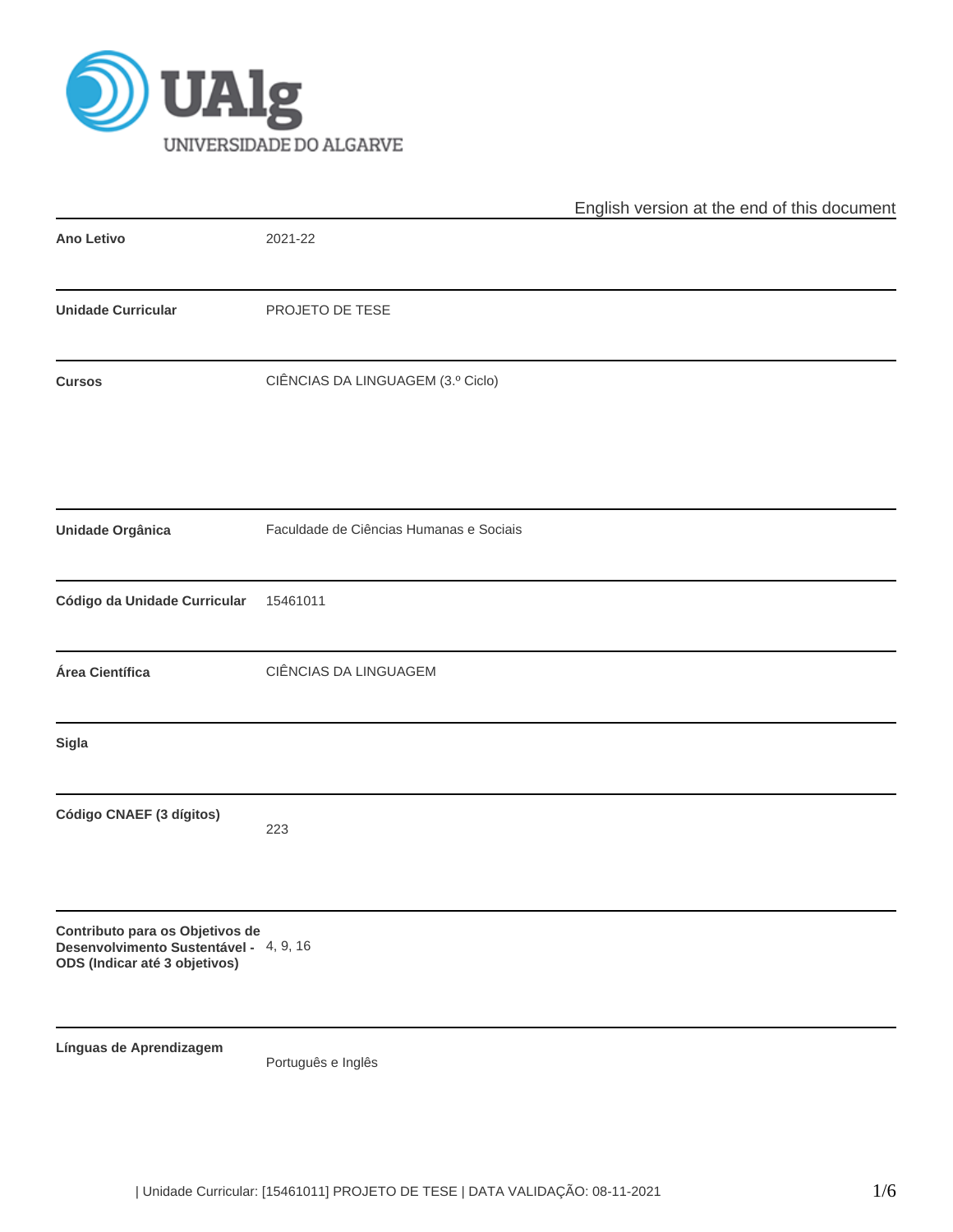

**Modalidade de ensino**

Presencial

**Docente Responsável** Jorge Manuel Evangelista Baptista

| <b>HORAS DE CONTACTO (*)</b><br><b>AULA</b><br><b>I DOCENT</b><br>1PO<br>ਾ?MA<br>71AL |
|---------------------------------------------------------------------------------------|
|---------------------------------------------------------------------------------------|

\* Para turmas lecionadas conjuntamente, apenas é contabilizada a carga horária de uma delas.

| ANC | <b>PERIODO DE FUNCIONAMENTO*</b> | <b>HORAS DE CONTACTO</b> | <b>HORAS TOTAIS DE TRABALHO</b> | <b>ECTS</b> |
|-----|----------------------------------|--------------------------|---------------------------------|-------------|
|     | S <sub>2</sub>                   | 14S: 70T                 | 560                             | 20          |

\* A-Anual;S-Semestral;Q-Quadrimestral;T-Trimestral

# **Precedências**

Sem precedências

### **Conhecimentos Prévios recomendados**

não se aplica

# **Objetivos de aprendizagem (conhecimentos, aptidões e competências)**

Nesta unidade curricular, o aluno identificará de forma clara as problemáticas relacionadas com a sua tese de doutoramento na área das Ciências da Linguagem, formulará de maneira precisa as questões de investigação/hipóteses que orientarão o seu trabalho, nomeadamente na determinação de uma metodologia, na seleção das ferramentas e recursos de investigação mais adequados, enquanto elaborará um estudo em profundidade sobre o estado da arte, a fim de elaborar um plano de trabalho.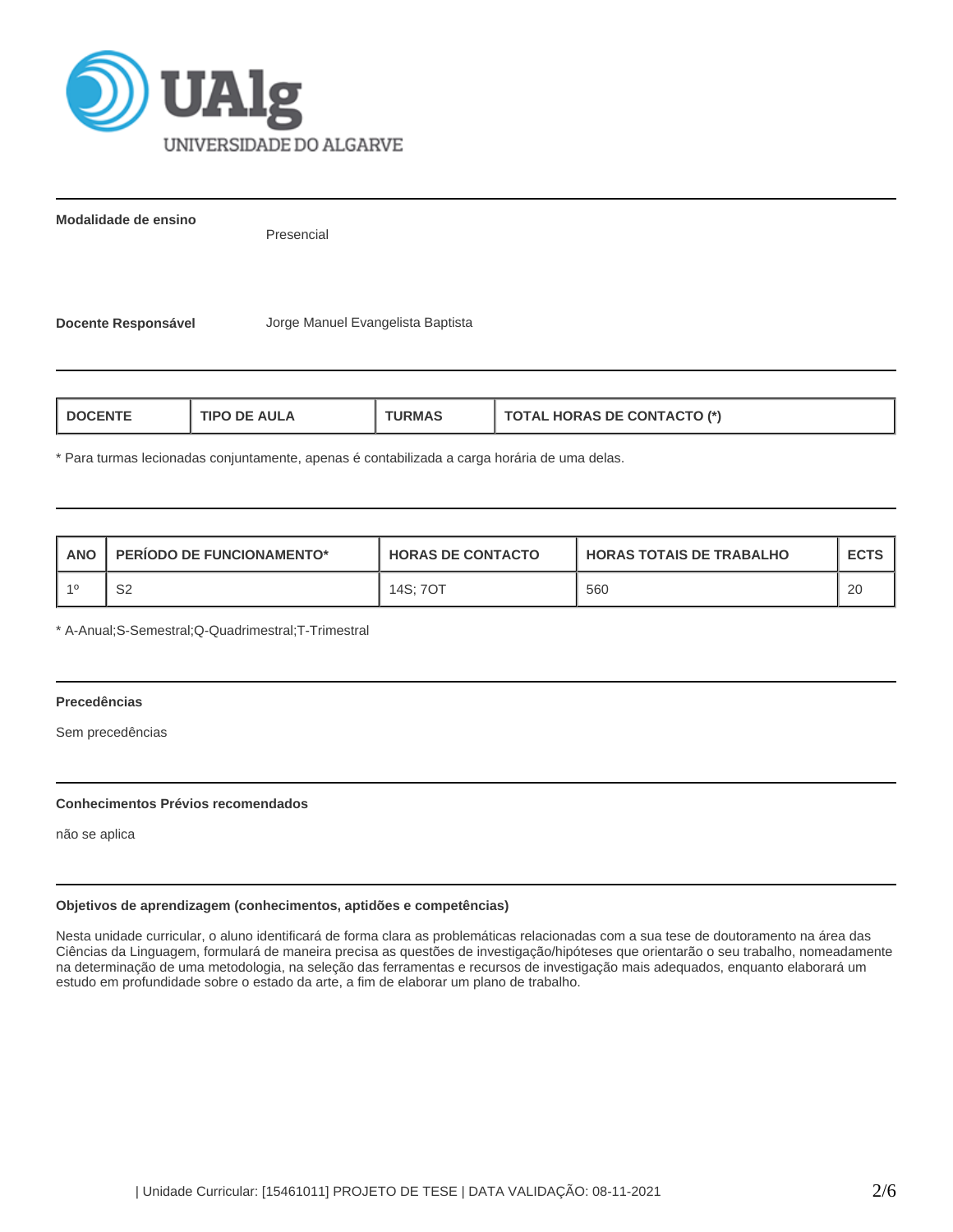

#### **Conteúdos programáticos**

Trabalho de doutoramento: principais fases, sua implementação e problemáticas associadas; estudos dos diversos subdomínios articulados com a problemática central da investigação; como realizar uma revisão do estado da arte: fases principais, formas de recolha e tratamento de informação, formalização de questões de investigação, características do relatório final; planeamento do doutoramento: elementos a apresentar, formato, argumentação de suporte, planeamento temporal e de recursos, preparação da defesa de projeto de tese.

#### **Metodologias de ensino (avaliação incluída)**

Acompanhamento individual do aluno pelo(s) orientador(es) em regime tutorial e seminários de frequência quinzenal ou semestral, com todos os estudantes para apresentação do desenvolvimento da investigação. A aprovação nesta UC resulta da participação nos seminários e da apresentação e discussão de um projeto de tese perante um painel de professores do curso, como avaliadores, que poderá contar com professores e investigadores convidados, de outras universidades ou centros de investigação exteriores à U. Algarve. Poderão assistir a esta sessão outros estudantes do curso. A estrutura do documento a submeter, o formato da apresentação e o processo da discussão serão objeto de informação atempada, no início do seminário. O processo de apresentação, discussão e avaliação será coordenado pelo diretor de curso. A decisão de aprovação e a nota final são tomados por maioria simples dos participantes no painel, tendo o diretor do curso, em caso de empate, voto de qualidade.

### **Bibliografia principal**

Aronoff, M. et al. (org.) 2001. Handbook of Linguistics . Oxford, Blackwell

Auroux, S. et alii (ed.), 2006, History Of The Language Sciences: An International Handbook On Evolution Of The Study Of Language From The Beginnings To The Present, Berlin, De Gruyter

Bailey, Stephen. 2011. Academic Writing. A Handbook for International Students (3rd ed.). London: Routledge.

Litosseliti, Lia (ed.) 2010. Research Methods in Linguistics. London/New York: Continuum.

Macaulay, Monica. 2006. Surviving Linguistics. A Guide to Graduate Students. Sommervile (USA): Cascadilla Press.

Rasinguer, S. 2008. Quantitative Research in Linguistics. An Introduction . New York/London: Continuum Intl. Pub. Group.

Tomasi, Carolina; Medeiros, João Bosco. 2008. Comunicação Científica. Normas Técnicas para a Redação Científica. São Paulo: Ed. Atlas.

Wray, Alison; Bloomer, Aileen. 2012. Projects in Linguistics and Language Studies, 3rd ed., Hodder Education.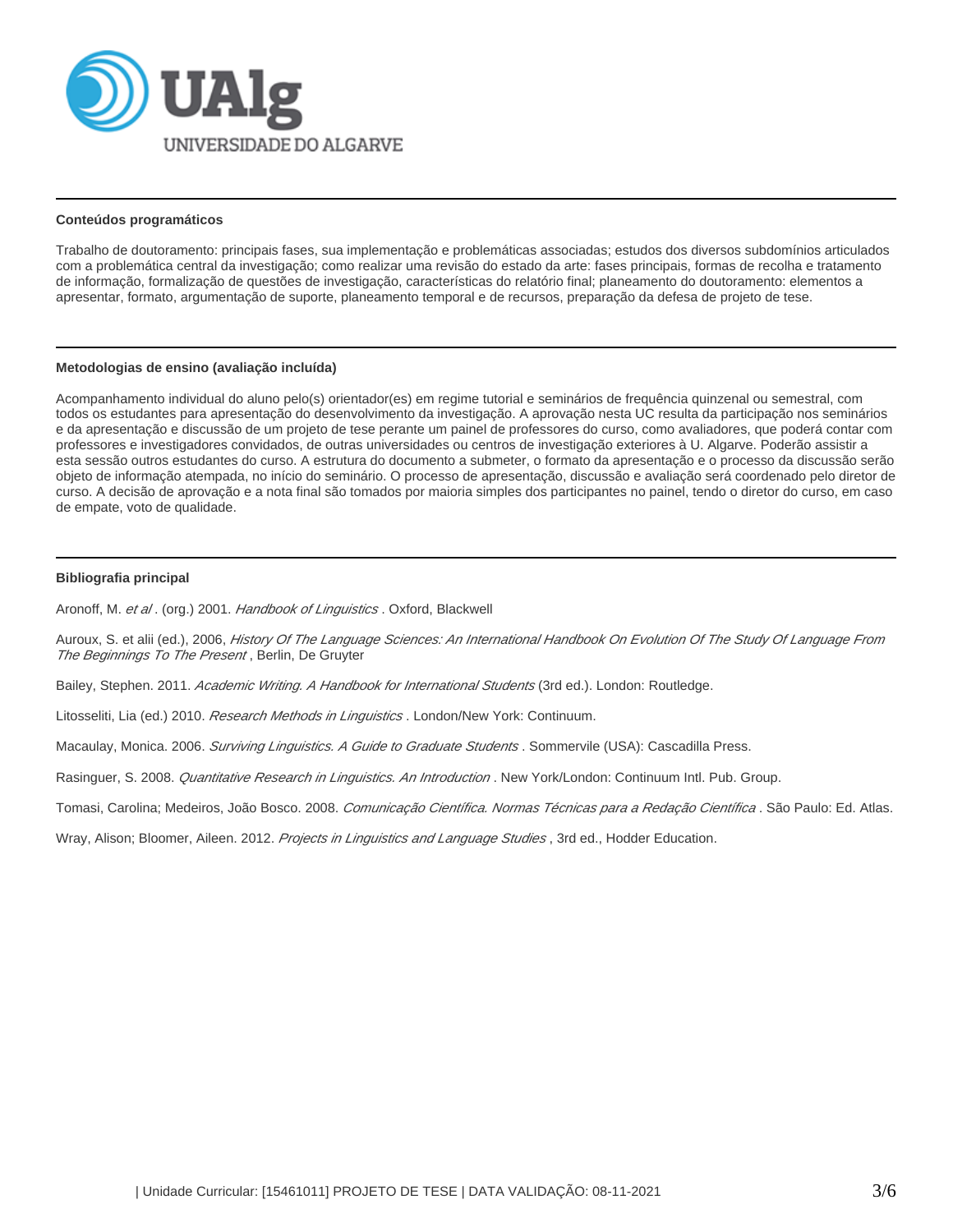

| <b>Academic Year</b>                                                                                   | 2021-22                              |
|--------------------------------------------------------------------------------------------------------|--------------------------------------|
| <b>Course unit</b>                                                                                     | THESIS PROJECT                       |
| <b>Courses</b>                                                                                         | LANGUAGE SCIENCES<br>Common Branch   |
| <b>Faculty / School</b>                                                                                | FACULTY OF HUMAN AND SOCIAL SCIENCES |
| <b>Main Scientific Area</b>                                                                            |                                      |
| Acronym                                                                                                |                                      |
| <b>CNAEF</b> code (3 digits)                                                                           | 223                                  |
| <b>Contribution to Sustainable</b><br><b>Development Goals - SGD</b><br>(Designate up to 3 objectives) | 4, 9, 16                             |
| Language of instruction                                                                                | Portuguese and English               |
| <b>Teaching/Learning modality</b>                                                                      | Face-to-face                         |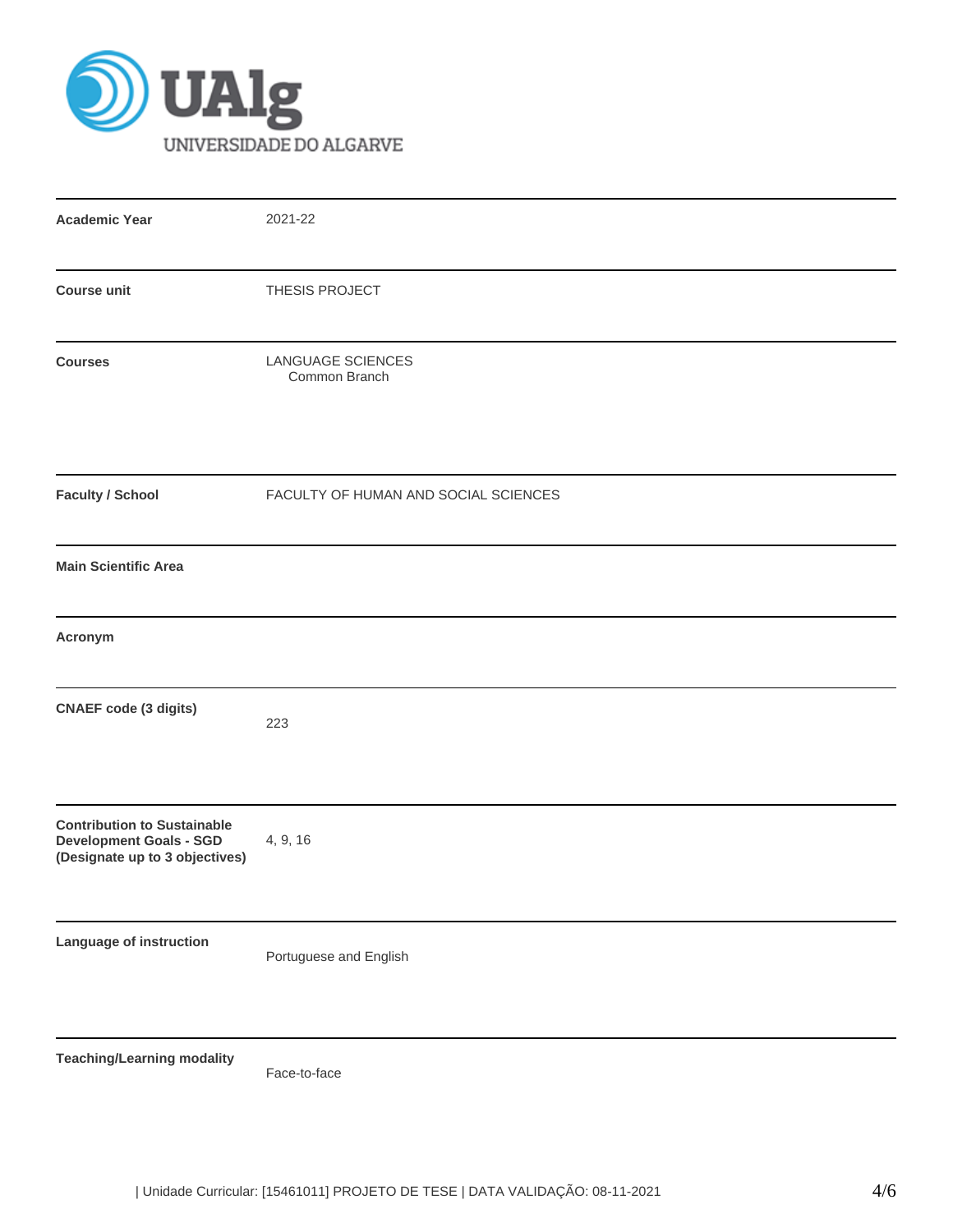

**Coordinating teacher** Jorge Manuel Evangelista Baptista

\* For classes taught jointly, it is only accounted the workload of one.

| <b>Contact hours</b> | <b>TD</b> |    |    |                                                                                                                              | `otal |
|----------------------|-----------|----|----|------------------------------------------------------------------------------------------------------------------------------|-------|
|                      | Ш         | IЮ | IІ | IІC                                                                                                                          | 560   |
|                      |           |    |    | T. Theoretical TD. Theoretical and proofisel (DI). Droptical and laboraterial: TO, Field Warles C, Comings (F, Training: OT) |       |

T - Theoretical; TP - Theoretical and practical ; PL - Practical and laboratorial; TC - Field Work; S - Seminar; E - Training; OT - Tutorial; O - Other

### **Pre-requisites**

no pre-requisites

### **Prior knowledge and skills**

Not applicable

## **The students intended learning outcomes (knowledge, skills and competences)**

In this curricular unit the student will clearly identify the problems related to his/her doctoral thesis in the area of Language Sciences, will precisely formulate the research questions/hypotheses that will guide his/her work, namely in the determination of a methodology, the selection of the most adequate research tools and resources, while elaborating an in-depth study on the state of the art in order to draw up a work plan.

# **Syllabus**

Doctoral work: main stages, its implementation and associated problematics; studies of the various subfields articulated with the central problematic of the research; how to perform a state of the art review: main stages, ways of collecting and processing information, formalization of research questions, characteristics of the final report; planning the doctoral project: elements to be presented, format, supporting arguments, planning time and resources, preparation of the defense of the thesis project.